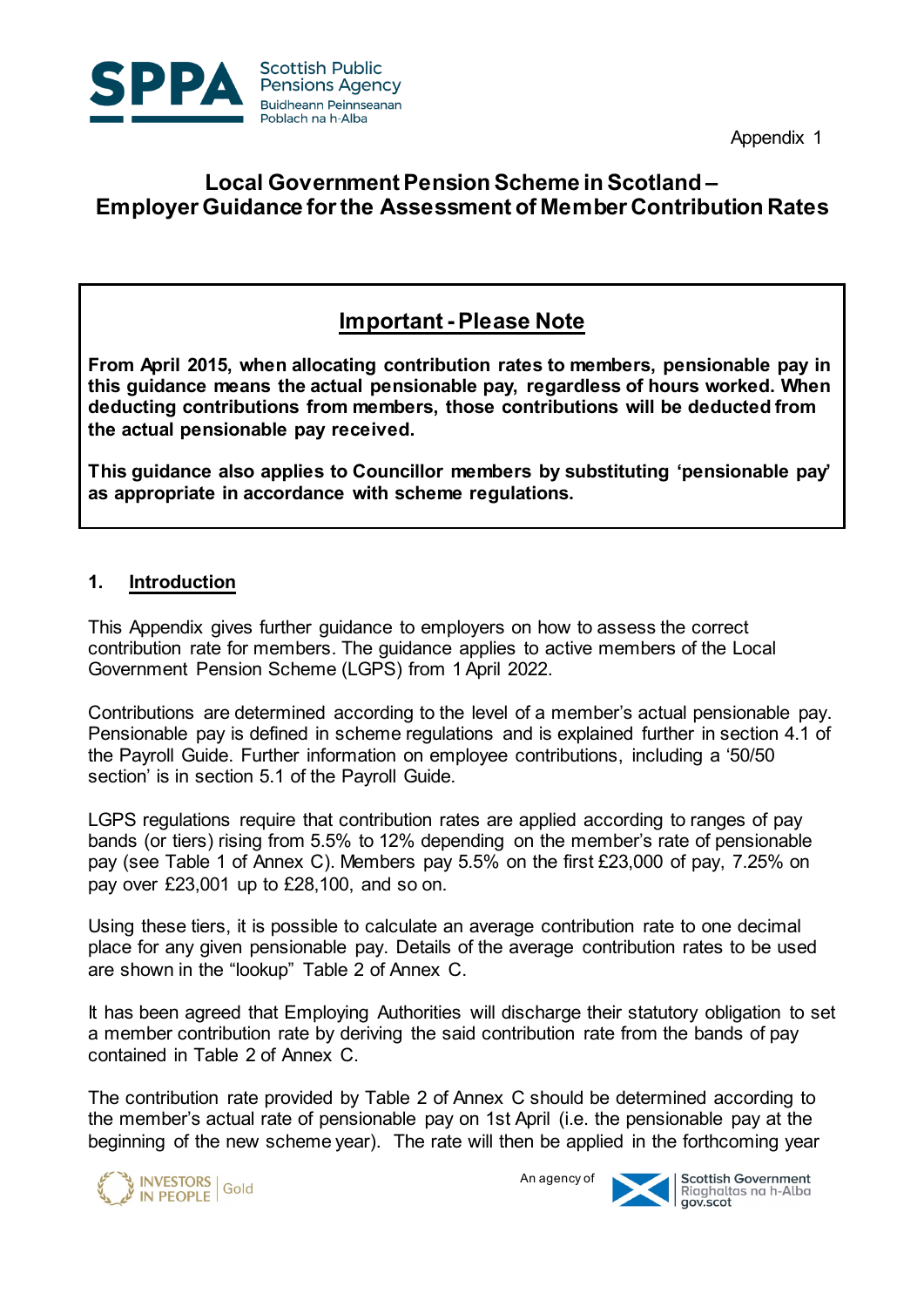in accordance with 5(e) below. These rates must be halved for 50/50 section members.[Note that this will in some instances mean a rate defined to two decimal places]

 In assessing contribution rates for all employees (i.e. including part time, term time, voluntary term time, zero hours and casuals), the pensionable pay to be used in Table 2 of Annex C must be the member's actual pensionable pay rather than a full-time equivalent rate of pensionable pay.

Tables 1 and 2 of Annex C will be updated annually by SPPA.

 joining for the first time or part way through any year will have their contribution rate for the remainder of that year based on their rate of pensionable pay on joining the scheme. Employing authorities must set contribution rates annually for each member. Members

 The remainder of this appendix explains how the contribution rate allocation should be administered in detail, including non-straightforward cases. It is an employer responsibility under the Regulations to make the decision on the allocation of an appropriate rate. If a dispute arises however, the administering authority for the fund may be contacted for advice in arriving at a decision. Ultimately if a person remains dissatisfied with their contribution rate, they can lodge an appeal under the Scheme's appeal arrangements.

#### **2. Tiered employee contribution rates**

#### Contribution Rates Table

 The table used for the assessment of member contribution rates is included at Table 1 of Annex C.

#### **3. Updates to the contribution rates table**

 The table will be updated in line with Pensions Increase legislation on an annual basis by SPPA The update will be applicable from each new scheme year (but see 5(e)).

 The annual update to Table 1 of Annex C will in turn affect the bandings in Table 2 of Annex C. This table will also be maintained annually by SPPA.

 Active members will have their contribution rate for the forthcoming year based on the bandings in Table 1. New members who join the LGPS part way through any year must be assigned a contribution rate based on their rate of pensionable pay at date of joining (see 5(d)).

#### **4. Operation of tiered contributions for payroll purposes**

 The tiered contribution rate ranges in Table 1 of Annex C have been used in the calculation of pay bands shown in Table 2 of Annex C. Table 2 is in effect a "lookup table" which breaks down the contribution rate ranges from Table 1 into steps of 0.1% and allocates pay ranges to these steps to simplify the process of allocating members' contribution rates and for the application of those rates when running payrolls. Where pay values exceed the maximum included in Table 2, the appropriate administering authority must be contacted for guidance.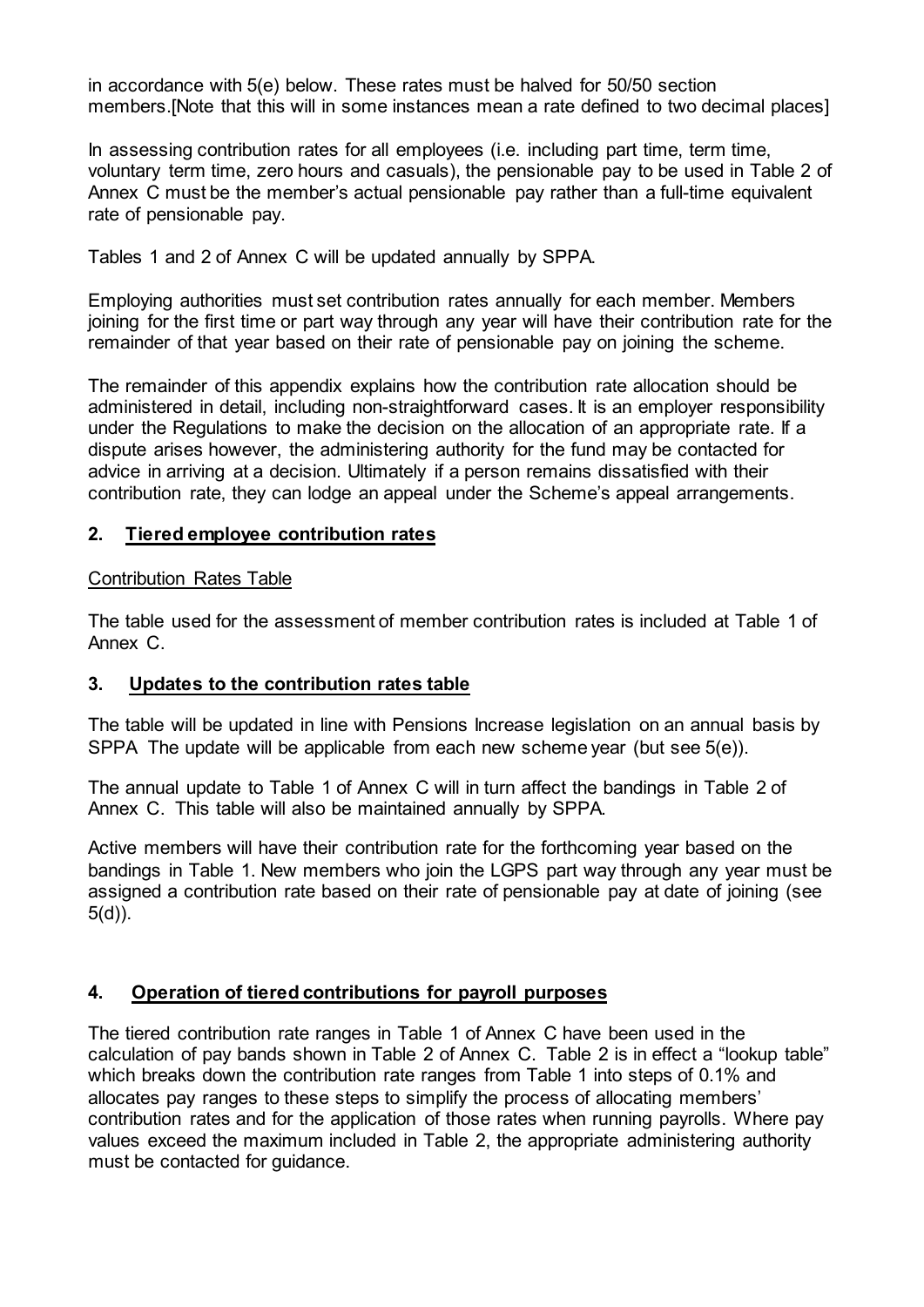**Note:** If your payroll uses hourly rates rather than annual amounts, you may need to convert the pay values in Table 2 to suit. In applying an average contribution rate for a 5(c) below for guidance. member with "ad hoc" pensionable allowances or variable hours, please refer to paragraph

#### **5. Allocation to average contribution rates**

#### General Principles

- (a) Contribution rates for members are determined for the forthcoming scheme year on the basis of the member's rate of pensionable pay as at 1st April of that year (i.e. beginning of the new scheme year) and at each 1 April thereafter but see paragraph (d) for members who opt in or new members during any year. Once a contribution rate has been determined it is applied to the pensionable pay received.
- (b) Pensionable pay (see section 4.1 of the Payroll Guide) used to determine a contribution rate must include basic pay and any other pensionable allowances. Any service leave or other absence from work are to be disregarded when determining the level of pensionable pay for the purposes of assessing / reviewing the reductions in pensionable pay due to sickness, child related leave, reserve forces appropriate contribution rate.
- (c) For members with variable payments / allowances or fluctuating hours, employers should include an estimate of the annual rate of such payments in their calculation of the rate of pensionable pay. Employers may, in the absence of or in preference to any other justifiable and reasonable method, base such an estimate on the average of payments over a year (or any other period the employer considers reasonable). Once set, the contribution rate for the remainder of that year will not be adjusted to reflect the actual value of those variable payments. Refer to Annex A, "Allocation for existing members" Scenario B for treatment if a member is in part time employment.
- (d) For new scheme members or employees who opt into the pension scheme after each 1st April, the allocation of their contribution rate will be based on their rate of pensionable pay plus the estimated annual value of any other pensionable allowances at the date scheme membership commences.
- (e) The new contribution rates are to apply from either:
	- 1. Week 1/ Month 1 of each new tax year, or
	- 2. the first full pay period in each new tax year

 as determined by the employing authority with the agreement of the administering authority.

- authority.<br>(f) When determining pensionable pay for the purpose of allocating a contribution rate to a member from Table 2, the amount must be rounded down to the nearest pound.
- (g) Pensionable allowances for part-time workers must be included where applicable, for example, bonus payments, and distant islands allowances.
- (h) Any additional hours worked by a part-time member over and above the member's and applying the appropriate rate of pay applicable at the 1st April. Pensionable contracted hours up to the standard full time hours for that member's job must be included by calculating the member's annual average additional pensionable hours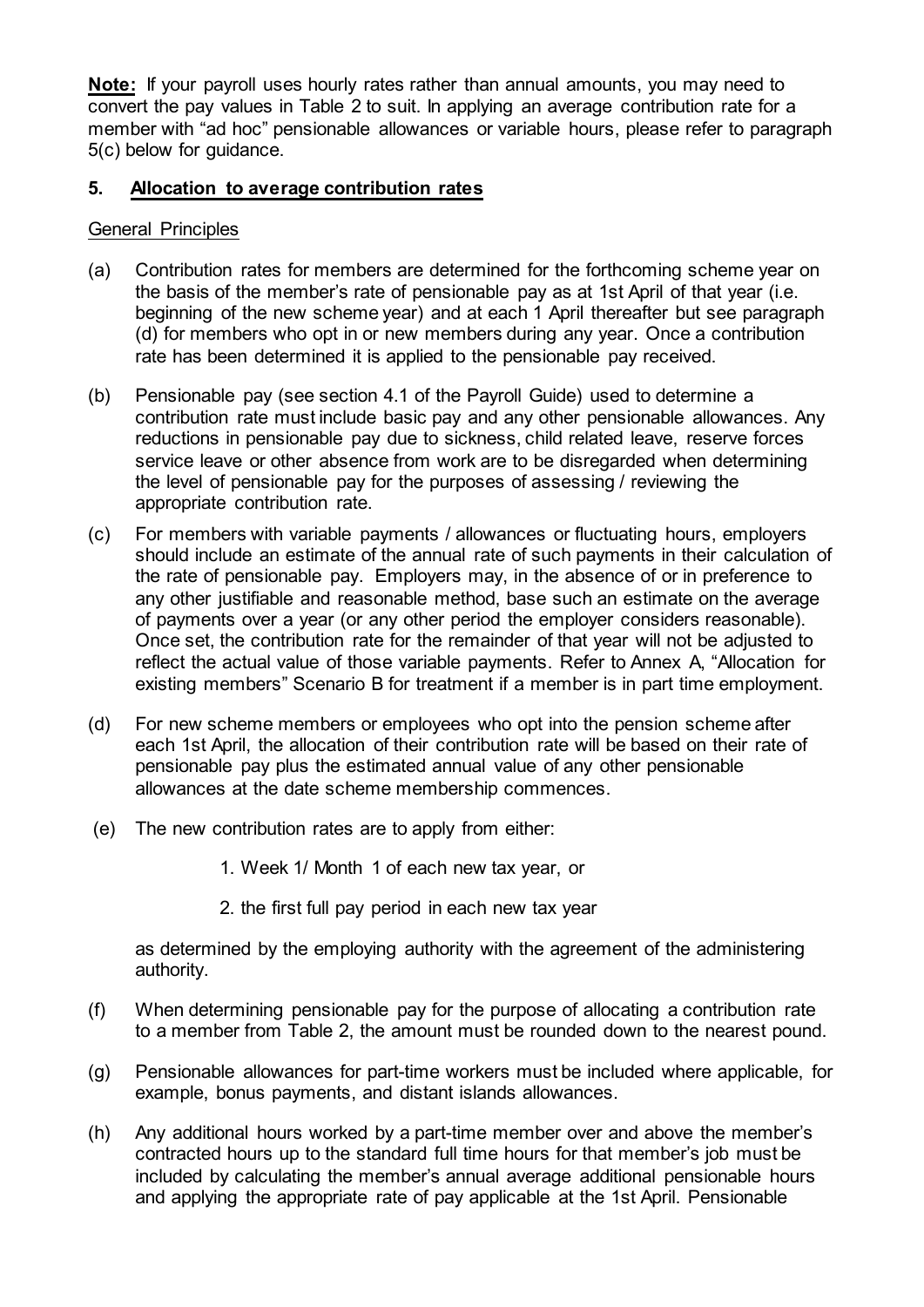hours each pay period are the hours worked up to those of the standard full-time working week for the employee in that employment. Hours worked in excess of the standard full-time working week for the employee in that employment will, apart from contractual overtime, be non-pensionable. Where a part-time member's standard hours are regularly changed see (k) below.

- hours are regularly changed see (k) below. (i) Any reductions in pensionable pay due to sickness, child related leave, reserve forces service leave or other absence from work are to be disregarded when determining the level of pensionable pay for the purposes of assessing / reviewing the appropriate contribution rate.
- (j) For members with multiple contracts, pensionable pay under each contract is considered separately and each contract is allocated a contribution rate individually.
- authority will retain the same contribution rate for the whole of the year (unless that member elects to join the 50/50 section of the scheme, where they would then pay half that rate of contributions). The exception to this is where regulation 9(4) of The there has been a permanent material change in the member's terms and conditions i.e. where the change is not viewed in the context of the member's pay as significant, the employer may decide to ignore the change and assess at the next 1st April. An employer may consider frequent changes of a member's contractual hours as not permanent changes and assess at the next 1st April based on an estimate of (k) Members without breaks in employment who remain with the same employing Local Government Pension Scheme (Scotland) Regulations 2018 applies i.e. where (e.g. on promotion, demotion, re-grading or a part-time member's contractual hours change). However where such a change is not considered material by the employer, average hours (see (c) above.
- the same fund, must have their contribution rate assessed by their new employer as if they were a new start member with that employer (see paragraph (d) above). (l) Members moving to an employment with a different employing authority, even within
- (m) Members returning from, Maternity Leave (no pay, SMP etc.), parental leave, paternity leave, sick leave (half pay, no pay, SSP) or career breaks etc. in the same year must pay contributions at their original rate, unless the member's contracted hours have permanently changed or their rate of pay has altered. Those who go to reduced pay during the year must continue to pay contributions at the rate they were placed in but on the reduced amount of pensionable pay they actually receive. When determining a contribution rate for those staff already on reduced pay or no pay at 1st April their contribution rate must be based on their rate of pay that would have been received had they not been on leave including the estimated annual value of any other pensionable allowances.
- (n) Having determined an appropriate contribution rate, the employer must (as soon as is reasonably practicable) notify the employee of the contribution rate to be deducted from their pensionable pay and the date from which the rate is payable. A similar notification must also be issued to the appropriate administering authority. It is for employee but the notification must contain a conspicuous statement giving the address from which further information about the decision may be obtained; must notify the employee of the right to appeal to an adjudicator against the decision (which must be lodged within 6 months of being notified of the initial decision, or such longer period as the adjudicator may allow); must set out the job title and address of the adjudicator (i.e. the person who has been appointed to consider the employer to determine the method by which the notification is given to the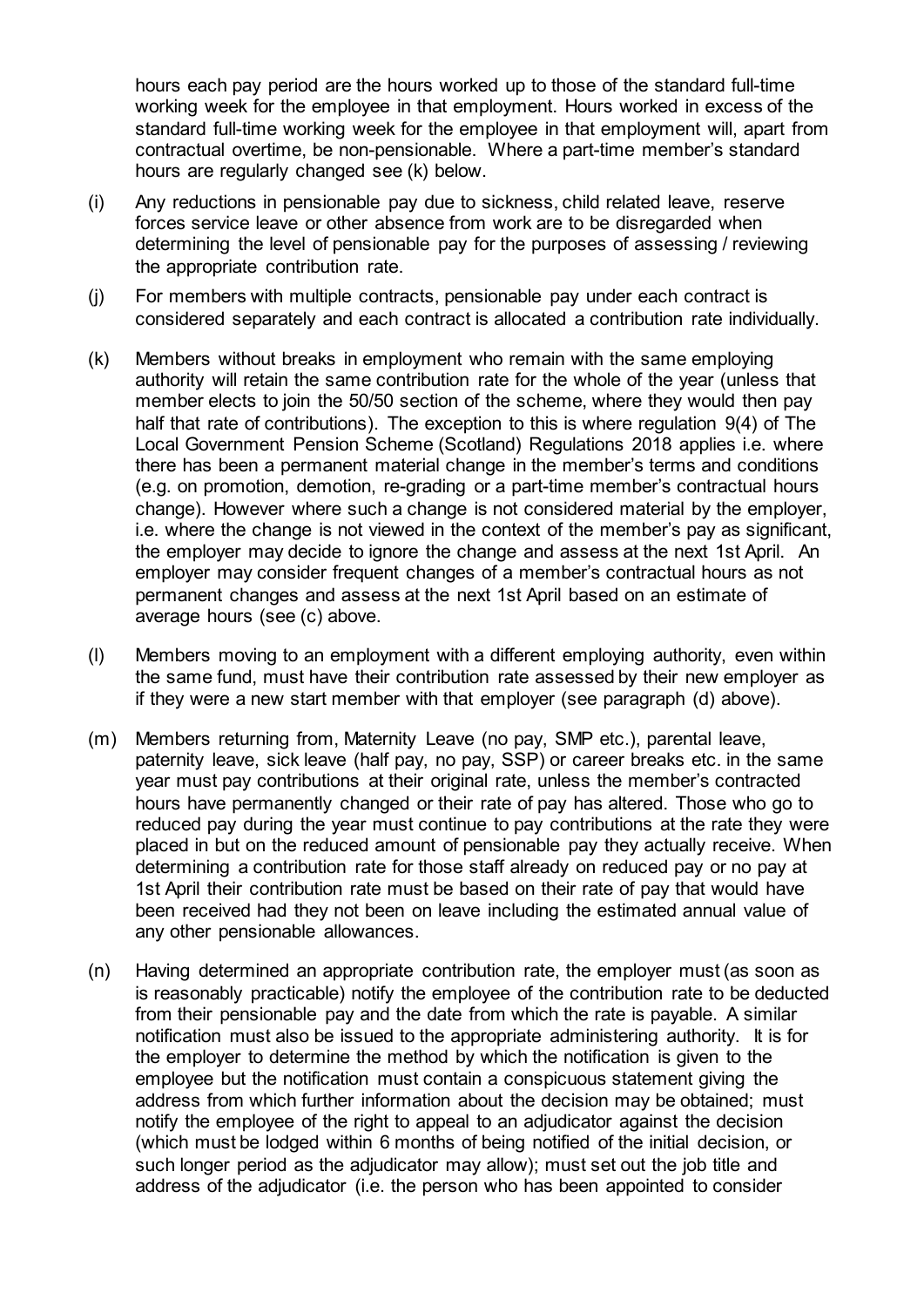appeals); and must notify the employee that, if they are unhappy with the adjudicator's decision, they would have the right to ask the Scottish Ministers, within 6 months of the adjudicator's decision, to undertake a further review of the decision.

- (o) Where a backdated pay award is received by a member, pension contributions are to be deducted from the backdated payment at the rate applicable on the date when the payment is made to the member, regardless of the period to which the backdated award relates. The average contribution rate for such members is not recalculated retrospectively. Note, however, that where a payment is made at any time after 31st March 2015 that relates to a period prior to 1st April 2015, the employee contribution rate under the 2009 Scheme should be applied to that pay. It is acceptable for the employer contribution rate applicable at the time of payment to be applied to the pre (and post) 2015 pensionable pay. The pensionable pay for the pre 2015 element should, however, be based on the 2009 Scheme definition of pensionable pay (e.g. excluding non-contractual overtime) and not the 2015 Scheme definition of overtime worked up to the hours of the standard full-time working week for the pensionable pay (which would, for example, include non-contractual overtime for employee in that employment).
- (p) Where a member is a variable-time employee whose pay consists entirely of fees reference to Table 2 of Annex C, on each occasion a fee is paid according to the amount of fee paid. (e.g. a returning officer), the average contribution rate will be determined by
- (q) Where an employer fails to deduct the correct pension contributions from a member resulting in that member being placed in arrears of contributions, those arrears are to be calculated and deducted according to the average contribution rates that employee would have paid on his or her pensionable pay throughout the period during which those arrears accumulated.
- (r) Annex A gives more details of how to allocate contribution rates each year. Annex B is a table setting out some examples of how to calculate full year/full time pensionable pay. Annex C sets out the contribution tiers in Table 1 while Table 2 provides details of average contribution rates to be applied within certain pay ranges.
- halved. Elections take effect from the beginning of the next available pay period effect from the beginning of the next available pay period following the cancellation (s) Where the member has chosen the 50/50 section option, assessment should be as for members in the main section of the scheme but the rate from Table 2 should be following the member's election. An election to cancel a 50/50 option also takes election.
- (t) 50/50 Optants should be put back into the main section from the beginning of the next pay period after going onto nil pay due to sickness, injury or ordinary maternity, beginning of the next available pay period following the employers' automatic re- enrolment date regardless of what category of worker they are. paternity or adoption leave. They should also be put into the main section from the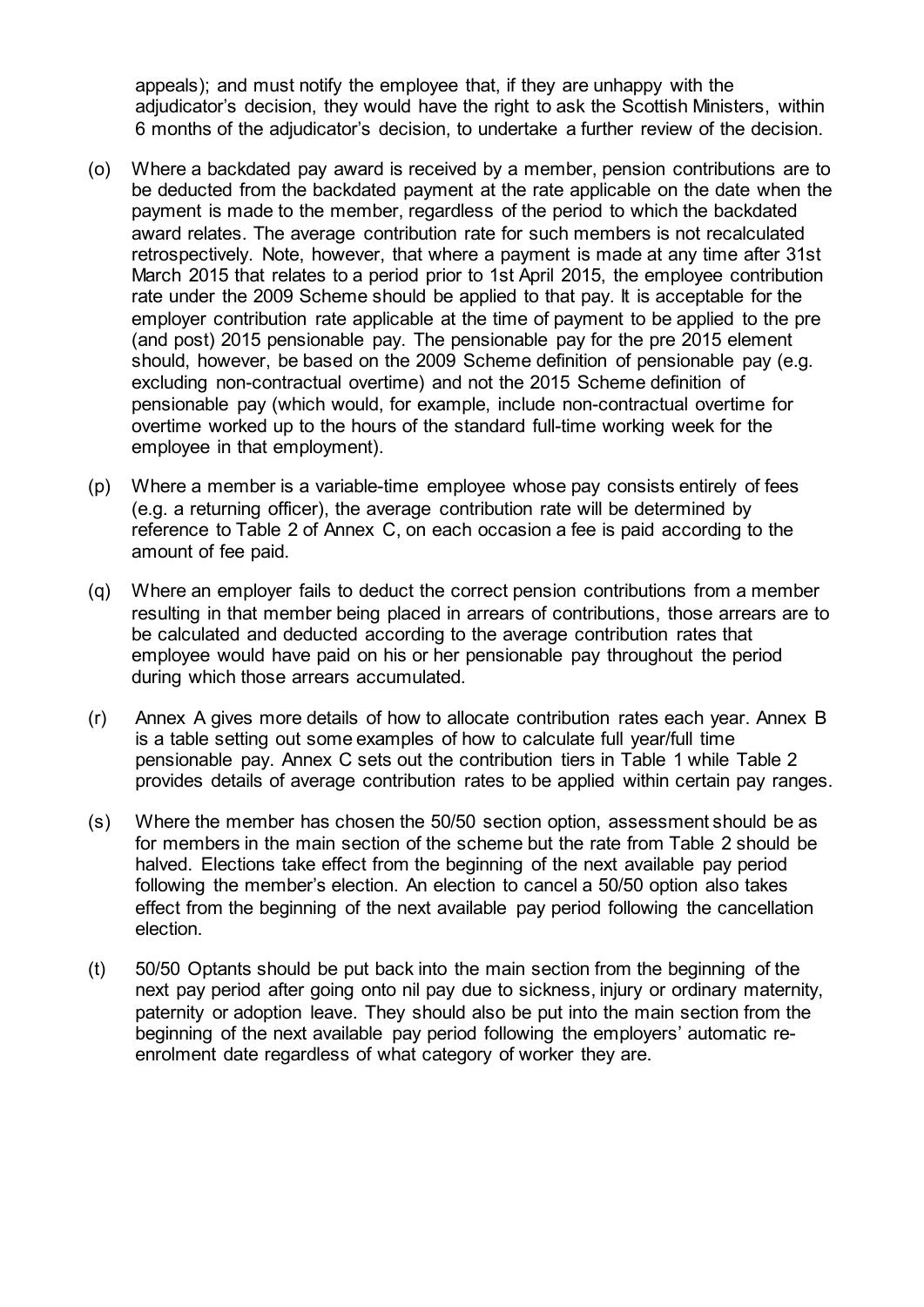#### **1. Allocation for existing members**

 The allocation of members to contribution rates is based on pensionable pay at each 1st April.

#### **General Principle:**

 Members who are employed at the start of each new scheme year and who were in pensionable employment at the end of the previous scheme year must have their contribution rate (for either the main or 50/50 sections of the scheme) set according to the annual rate of pensionable pay they received on 1st April. For members with variable payments / allowances or fluctuating hours, employers should include an estimate of the annual rate of such payments in their calculation of the rate of pensionable pay. Employers may, in the absence of or in preference to any other justifiable and reasonable method, base such an estimate on the average of payments over a year (or any other remainder of that year will not be adjusted to reflect the actual value of those variable period the employer considers reasonable). Once set, the contribution rate for the payments.

 Any reductions in pensionable pay due to sickness, child related leave, reserve forces service leave or other absence from work are to be disregarded when determining the level of pensionable pay for the purposes of assessing / reviewing the appropriate contribution rate.

## **Scenarios:**

- A. Member is full time on 1 April. Contribution rate is set according to the rate of pensionable pay applicable on 1st April for the next scheme year while with that same employing authority.
- B. Member is part time on 1 April. Contribution rate must be set according to the rate of pensionable pay applicable on 1st April. Pay for any additional pensionable hours included by calculating the product of the annual average additional hours worked and the appropriate rate of pay at 1st April. worked over and above the member's standard hours during the year must be
- C. Member has worked a combination of full time and part time continuously throughout the scheme year. Contribution rate must be set according to the rate of pensionable pay that the member received on 1st April. That is, if the member were part time on 1st April, the rate would be determined according to the actual rate of pay on that date.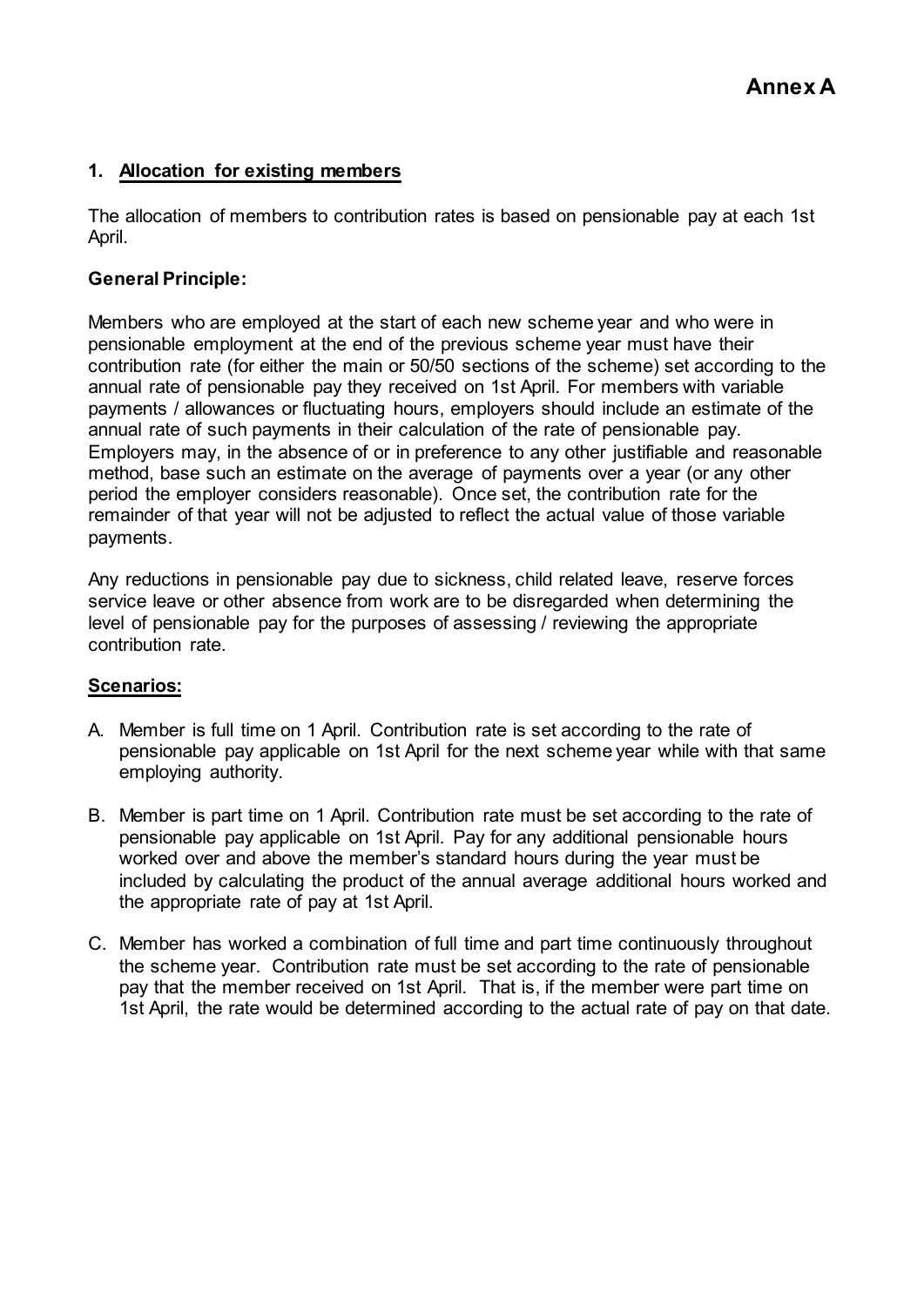#### **2. Allocation for new members during the year**

 A new member starts pensionable employment (or a member who opts into the scheme) with an employer after 1st April will only have part year service during the year.

#### **General Principle:**

 Members must have their contribution rate based on the rate of pensionable pay for that employment as at the date joined scheme membership.

#### **Scenarios:**

 A. New member is employed on 1st June and the employer must set the contribution rate for that member for the remainder of the scheme year.

The member's contribution rate must be based on the rate of pensionable <code>pay</code> as at 1 $^{\rm st}$  June including the estimated annual value of any other pensionable allowances or hours in excess of contracted hours (up to those of the standard full-time working week for the employee in that employment) where applicable.

#### **3. Members who move employments during a year**

 Member moves employment within an employing authority, or to a different employing authority within the same fund, or to a different employing authority in another Scottish LGPS Fund.

#### **General Principle:**

 allocated a contribution rate in that employment must have a new contribution rate determined by their new employer on the same basis as if they were a new start member. Members who were scheme members with a previous employing authority and were

## **Scenario:**

- A. Member moves employment during the scheme year either to a new employing authority within the same fund or to a different fund. The contribution rate assigned with respect to the first employment must be ignored by the new employer and a new rate set in the new employment on the same basis as any other new start member.
- B. Member moves to a new employment with the same employer. This would usually constitute a permanent and material change in a member's terms and conditions and therefore an assessment of contribution rate would be required. However, an assessment would not be necessary where the change is not considered by the employer as permanent and material (see 5(k)).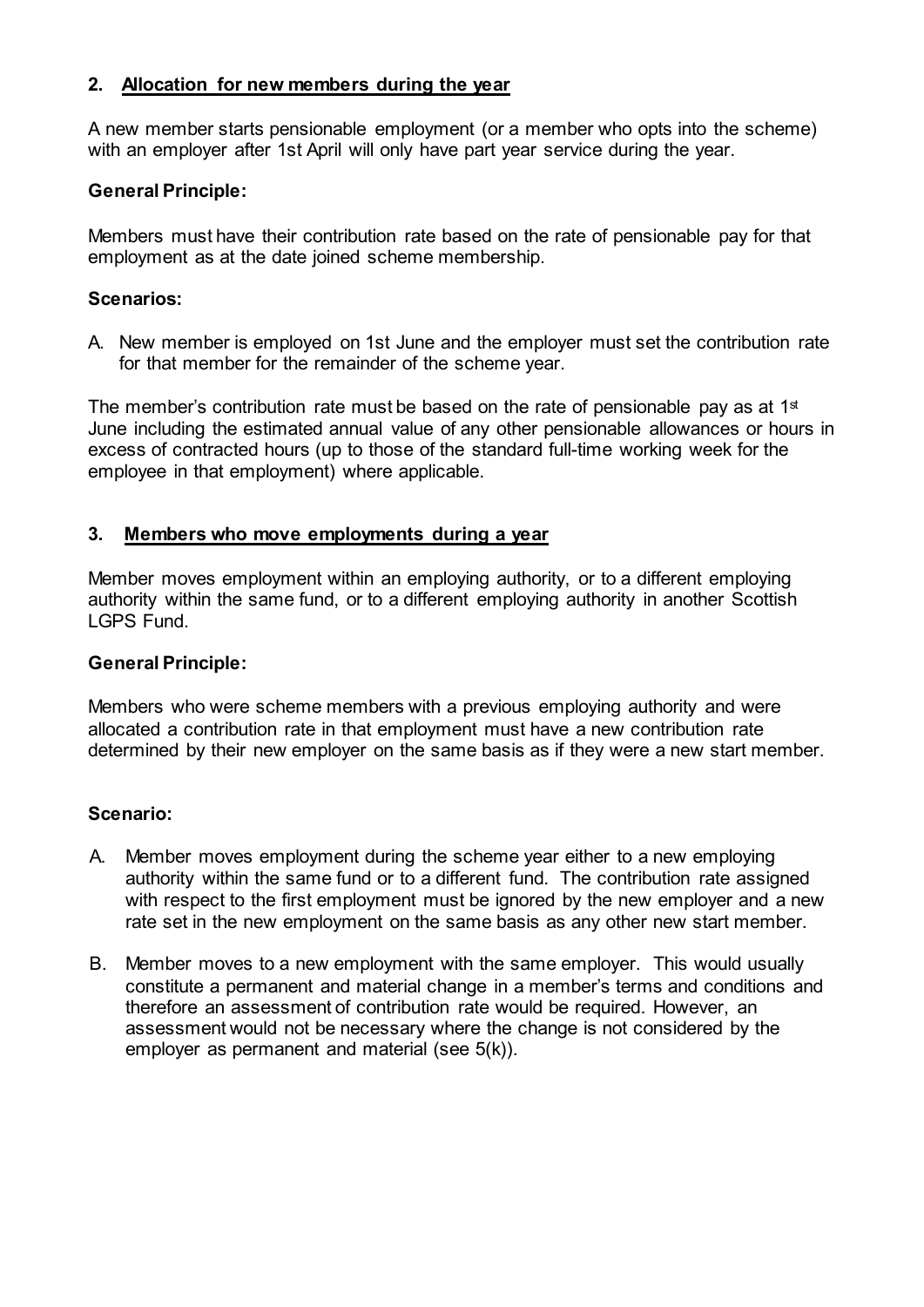## **4. Concurrent employment scenarios**

Member has concurrent employments with the same or a different employer.

#### **General Principle:**

 Each employment contract must be assessed separately and assigned a contribution rate individually.

 An employee will retain a contribution rate applicable to each separate post for the whole of each scheme year (unless a change to the rate is necessary on account of a permanent material change to the terms and conditions of a member's employment which affect the member's pensionable pay in the course of a scheme year – see 5(k)). In circumstances where a member has more than one employment either with the same employer or with different employers, each of those posts is to be treated in isolation when determining a each of the member's employments must be calculated in accordance with sections 1 and contribution rate to be allocated to the member. In such cases the contribution rate for 2 of this appendix.

#### **Scenarios:**

- A. Member has concurrent part time Employments 1 and 2, which terminate at the same time and starts new Employment 3 without a break. In this scenario the contribution rate for Employment 3 would be based on the rate of pensionable pay at the start date of Employment 3.
- B. Member has concurrent part time Employments 1 and 2. Employment 1 terminates and Employment 3 starts without a break. In this scenario the employee has multiple employments at the point Employment 3 starts; therefore, the contribution rate for Employment 2 remains unchanged and the contribution rate for Employment 3 would be based on the rate of pensionable pay at the date of starting that employment.
- C. Member starts new Employment 2 whilst already employed in Employment 1. In this pensionable pay at the date of starting Employment 2. scenario the employee has multiple employments at the point Employment 2 starts; therefore, the contribution rate for Employment 2 would be based on the rate of
- D. then terminates Employment 1 and starts Employment 3. In this scenario the employee has multiple employments at the point Employment 2 starts and at the point Employment 3 starts; therefore, the contribution rate for Employment 2 and 3 would be based on the rate of pensionable pay at the date of starting those Member starts new Employment 2 whilst already employed in Employment 1 and employments.

#### **Notes:**

 contract. Multiple duties under a single employment contract do not constitute separate employments even if the different duties attract different rates of pay. There is no difference between concurrent employment contracts with a single employer or with Concurrent employment requires each employment to have a separate employment multiple employers.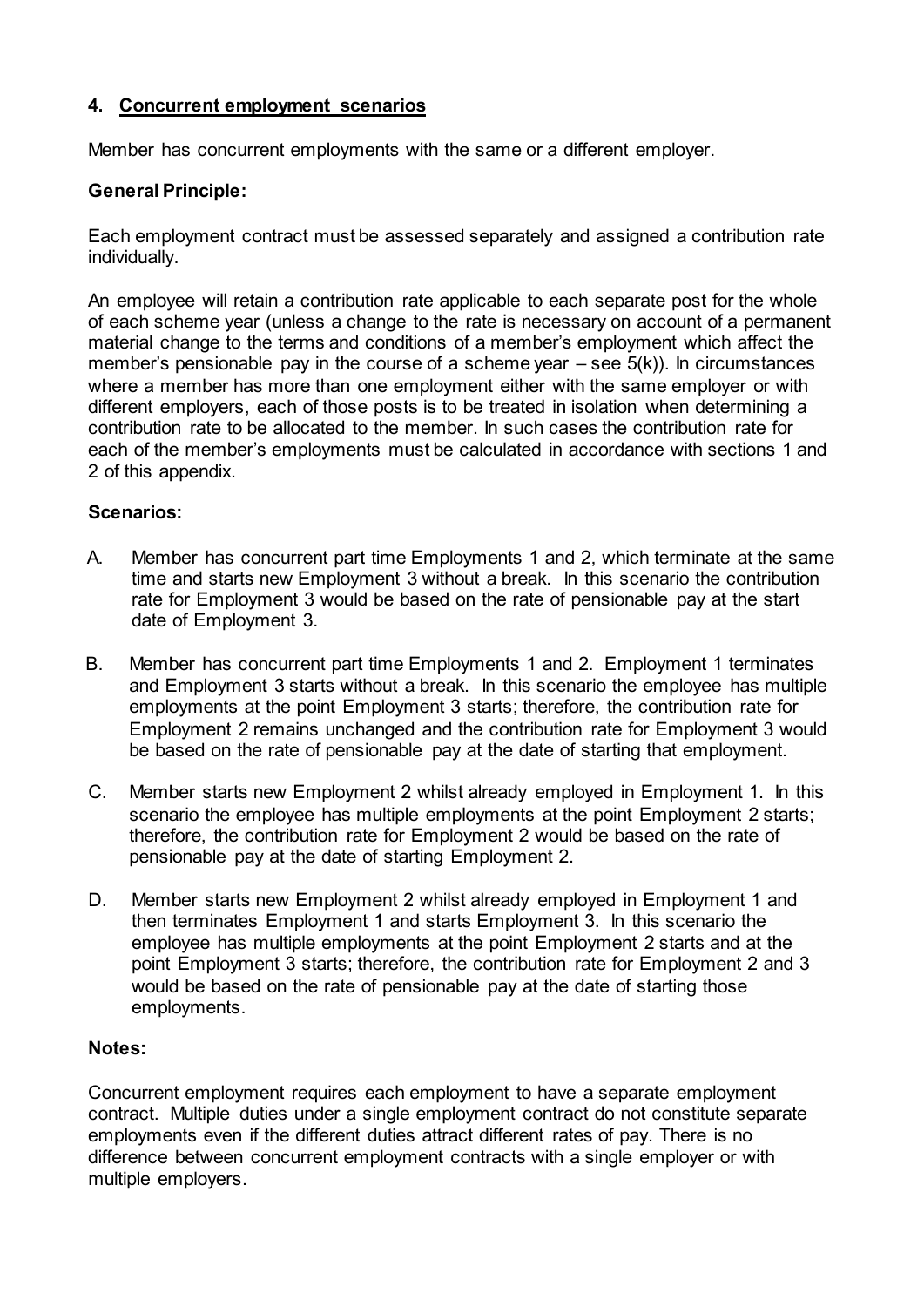# **Calculation of Pensionable Pay**

 The table below gives some examples of how to calculate pensionable pay for contribution rate assessment

| <b>Scenario</b>                                                  |                                                                                                                                                                             | <b>Pensionable Pay</b>                                   | <b>Contribution</b><br>Rate       |
|------------------------------------------------------------------|-----------------------------------------------------------------------------------------------------------------------------------------------------------------------------|----------------------------------------------------------|-----------------------------------|
| Full Time $-$                                                    | Employed full time<br>Rate of pensionable pay<br>$@ 1$ April = £20,000                                                                                                      | £20,000<br>No adjustment is<br>required                  | 5.5% based<br>on table 2<br>below |
| Full Time -but<br>with a period of<br>no pay through<br>sickness | Employed full time<br>Salary point @ 1 April<br>£24,000<br>Period of no pay 165 days<br>during the year to scheme<br>year end<br>Rate of pensionable pay<br>@ 1 April £0.00 | £24,000 ignoring<br>period of no pay<br>through sickness | 5.8% based<br>on table 2<br>below |
| Part Time -<br><b>Full Year</b>                                  | Employed part time 20<br>hours per week<br>Full time for post is 37.00<br>hours per week (£37,000<br>pa)<br>Rate of part-time<br>pensionable pay @ 1 April<br>$=$ £20,000   | £20,000                                                  | 5.5% based<br>on table 2<br>below |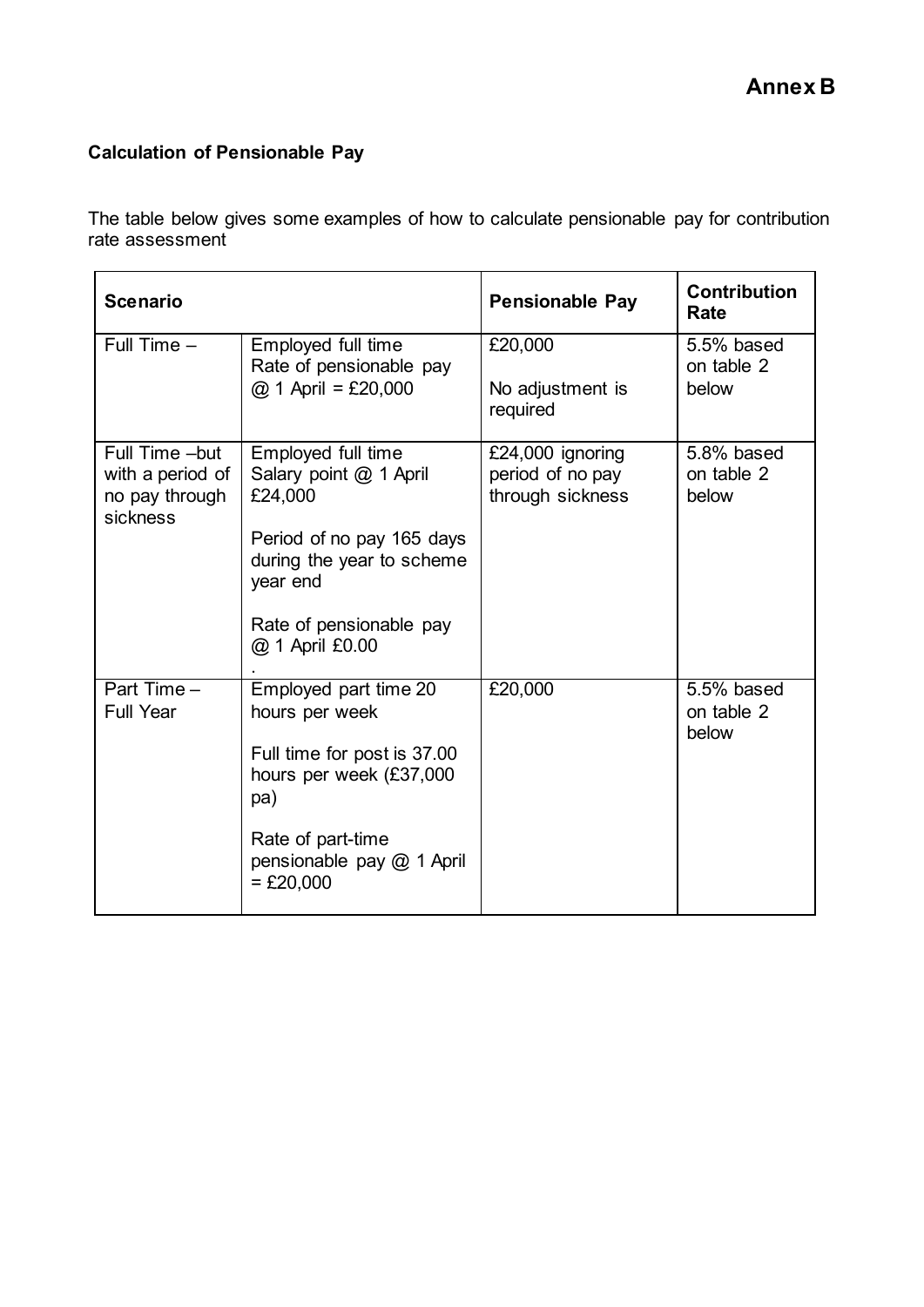| <b>Scenario</b>                                          |                                                                                                                                                                                                                                              | <b>Pensionable Pay</b>                                                                                                                                       | <b>Contribution</b><br>Rate       |
|----------------------------------------------------------|----------------------------------------------------------------------------------------------------------------------------------------------------------------------------------------------------------------------------------------------|--------------------------------------------------------------------------------------------------------------------------------------------------------------|-----------------------------------|
| Part-time $-$<br>Full Year -<br>with additional<br>hours | Employed part time 35<br>hours per week<br>Works average additional<br>hours (over the year to 31<br>March) 3 per week<br>Full time for post is 37.00<br>hours per week<br>Rate of part-time<br>pensionable pay @ 1 April<br>$=$ £8 per hour | <b>Based on additional</b><br>hours up to standard<br>F/T hours for that<br>employment<br>$(37 \times £8 = £296)$<br>£296 $\times$ 52 <sup>1</sup> = £15,392 | 5.5%                              |
| Full Time - Part<br>Year                                 | Employed full time<br>Continuous employment<br>from 1 July<br>Rate of pensionable pay<br>$@ 1$ July = £ 13,333                                                                                                                               | £13,333<br>Employer will set a<br>new rate for the<br>following year based<br>on the rate of<br>pensionable pay at 1<br>April                                | 5.5%                              |
| Part Time -<br>Part Year                                 | Employed part time 20<br>hours per week<br>Full time for post is 40<br>hours per week<br>Continuous employment<br>from 1 September<br>Rate of part time<br>pensionable pay =<br>£17,143 p.a                                                  | £17,143<br>Employer will set a<br>new rate for the<br>following year based<br>on the rate of<br>pensionable pay at 1<br>April                                | 5.5% based<br>on table 2<br>below |

<span id="page-9-0"></span> $\overline{\phantom{a}}$  $1$  The employer may use their preferred multiplier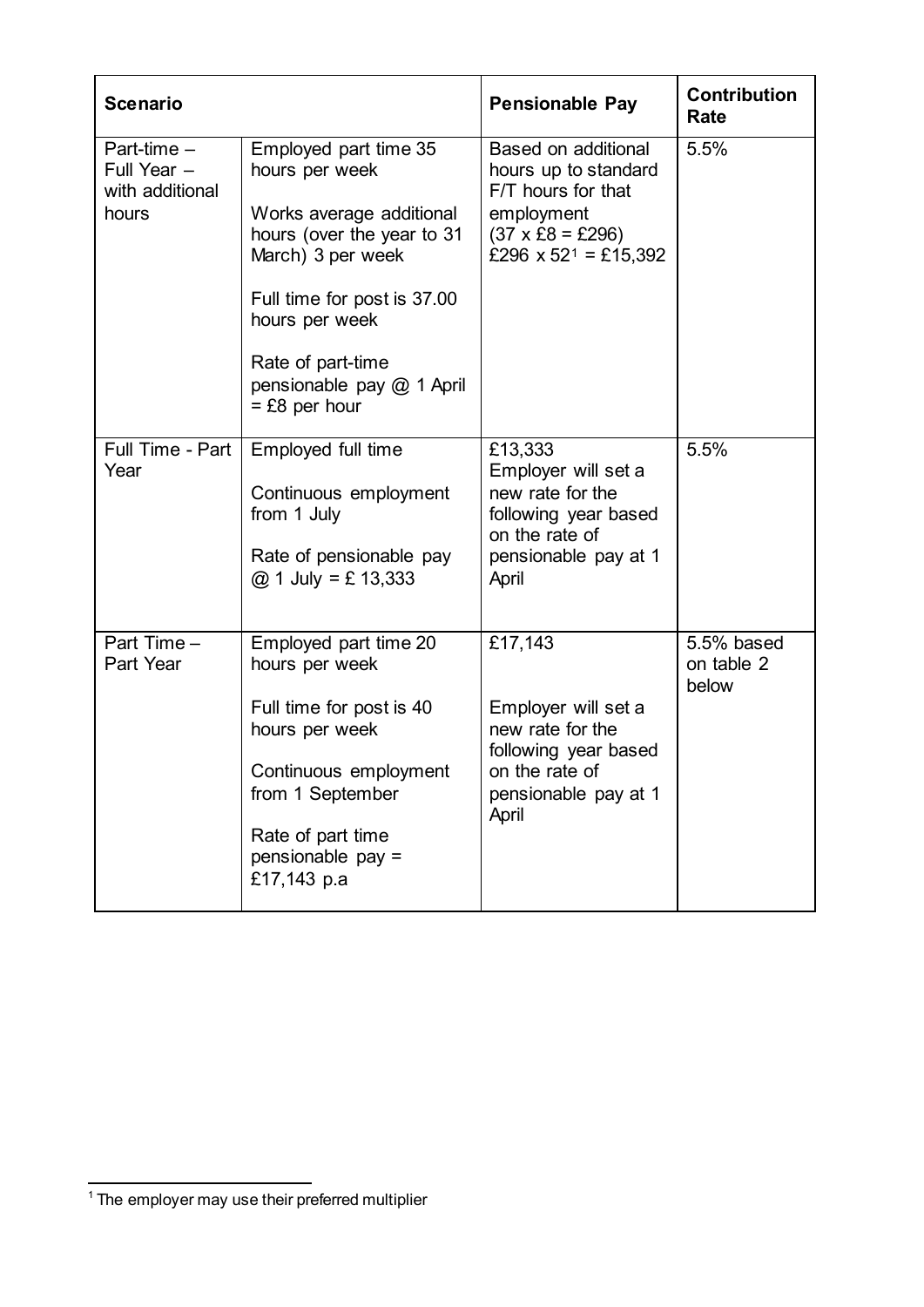| <b>Scenario</b>     |                                                                                                                                                                                         | <b>Pensionable Pay</b>                                                 | <b>Contribution</b><br>Rate |
|---------------------|-----------------------------------------------------------------------------------------------------------------------------------------------------------------------------------------|------------------------------------------------------------------------|-----------------------------|
| Concurrent<br>Posts | Employment 1 - Employed<br>part time 18.5 hours from<br>beginning of year<br>Full time for post is 37<br>hours per week FTE rate<br>of pensionable pay for<br>Employment $1 = £30,000$  | Contribution rate<br>applicable to<br>Employment 1 based<br>on £15,000 | 5.5%                        |
|                     | Also<br>Employment 2 - Employed<br>part time 18.5 hours from<br>1 December<br>Full time for post is 37<br>hours per week FTE rate<br>of pensionable pay for<br>Employment $1 = £20,000$ | Contribution rate<br>applicable to<br>employment 2 based<br>on £10,000 | 5.5%                        |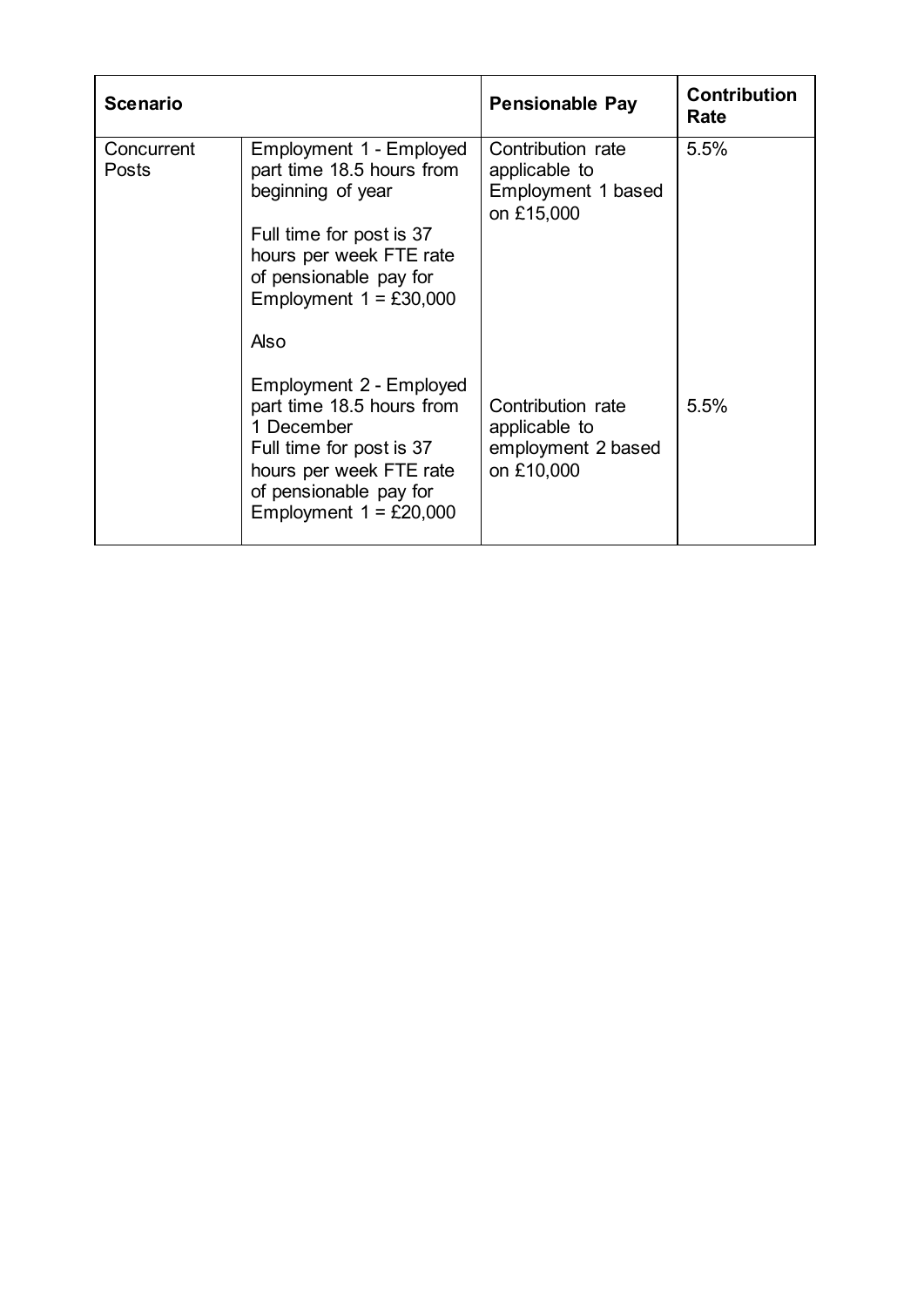#### **Contribution Rates Tables**

## **The table for the allocation of rates for 2022/23 is:**

#### **Table 1**

| <b>Table 1 - Tiered Contribution Pay Rates</b> |             |  |  |
|------------------------------------------------|-------------|--|--|
| <b>Pensionable Pay (2022/2023)</b>             | Rate $(\%)$ |  |  |
| On earnings up to and including £23,000        | 5.5%        |  |  |
| On earnings above £23,001 and up to £28,100    | 7.25%       |  |  |
| On earnings above £28,101 and up to £38,600    | 8.5%        |  |  |
| On earnings above £38,601 and up to £51,400    | 9.5%        |  |  |
| On earnings of £51,401 and above               | 12%         |  |  |

 Tiered contribution rates from Table 1 are used to determine the member's average contribution rate for the whole of the scheme year in accordance with Table 2 below. This table is in effect a "lookup table" which breaks down the contribution rates from Table 1 into steps of 0.1% and allocates pay ranges to these steps to simplify the process of allocating contribution rates to members for payroll purposes. Table 2 will be updated on an annual basis and included with an updated Table 1 in future versions of this guidance. authority must be contacted for guidance. Where pay values exceed the maximum included in Table 2, the appropriate administering

#### **Notes:**

 **1.** If your payroll is held as an hourly rate you may need to convert the pay values in this table to suit. In applying an average contribution rate for a member with "ad hoc" pensionable allowances or variable hours, please refer to paragraph 5(c) of the main part of this appendix for guidance.

 2. For members in the 50/50 section the rates shown above may be divided by 2 (but see Table 2 for average rates to be used).